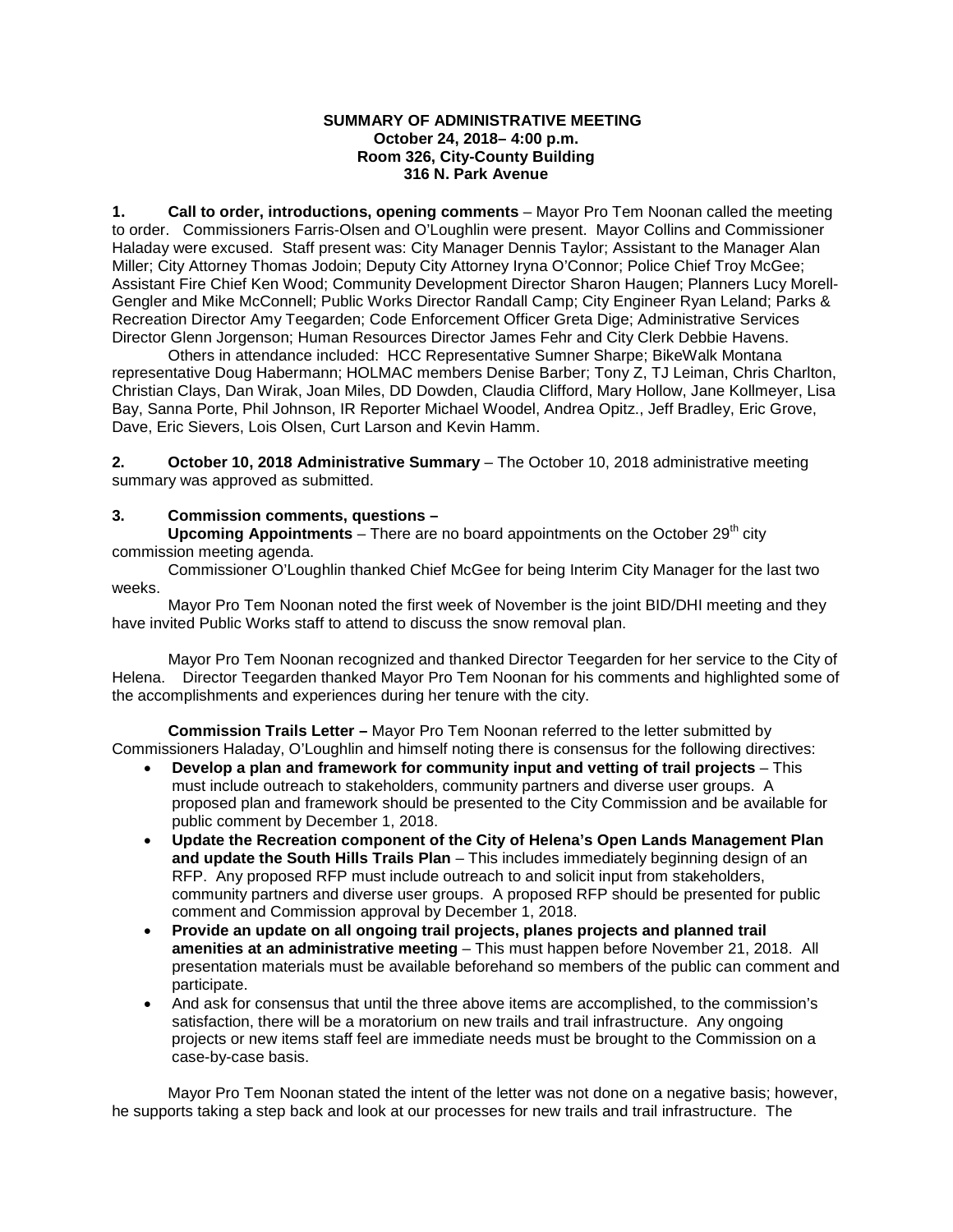discussion on Beattie Street revealed some serious issues and concerns throughout the broad public input.

Commissioner O'Loughlin spoke on the intent of the letter and how much passion there is for the trails in the community. The Beattie Street conversation was an eye opener for her; and there were comments from the commission to assure an adequate and transparent process moving forward. This letter asked staff to do three specific pieces and she hopes city staff, over the next several months, will move forward with the three items. She spoke on each individual item and explained the intent of the requests. This letter is meant to kick-off the conversation and no decisions should be made at this point.

Commissioner Farris-Olsen stated he doesn't have much to add; however, there seems to be a lack of process in involving the public and stakeholders; it is important to keep the process transparent. Mayor Pro Tem Noonan concurred with the previous comments and thanked those in attendance for sharing their comments.

Manager Taylor stated the idea of a moratorium was a surprise to him; in regards to the public engagement component with the current trails. The larger issue is the update to the Open Lands Management Plan, which staff planned to bring a recommendation forward during the FY2020 budget process. He asked what the appropriate timelines are and how these projects will be funded.

Manager Taylor referenced the letter and the deadline of December 1, 2018, and asked that it be extended to the end of January 2019. Staff is prepared to address the items in the letter; however, it will take time to develop a process to bring back to the commission. He asked what the expectations of the moratorium is on new trails and trails infrastructure that are currently moving forward. Staff has not brought back each trail to the commission for discussion. Some of the work being done is dependent on completing it before increment weather arrives.

Manager Taylor noted he spoke with Commissioner Haladay who explained the moratorium is designed to make sure we not go too far down the road and we actually address a number of things that came up during the Beattie Street Trailhead process or through the various planning processes. Manager Taylor stated staff is comfortable with the recommendations with the exception of not moving forward the current projects that may have a seasonal opportunity to complete.

Director Teegarden commented city staff made the recommendation to update the Open Lands Management Plan and budgeted it for FY2020; it also folds nicely into the Comprehensive Parks Plan. There is no funding in the FY19 budget to update the Open Lands Management Plan; however, staff recognizes it is time to update the plan, which would include the public process.

Mayor Pro Tem Noonan noted the moratorium was the commission recommendation due to being asked about topics they did not have a lot of information on. The commission's desire is not to micro-manage trail maintenance. Manager Taylor spoke of the current directional trail that is being constructed and the only new trail being worked on, which includes some of the features that may create potential conflicts with the various users. Again, he addressed the moratorium recommendation and noted it was brought forward without engaging all the stakeholders and not giving notice, which gave him pause as well. So now we have notice and the public and stakeholders are involved in the public process and staff will now come back with recommendations and a timeline to accomplish the three specific issues. He also addressed using private consultants and the costs associated with that. Manager Taylor asked the commission to again to postpone the moratorium until a new city manager is on board. He believes the deadlines outlined in the letter are very ambitious.

Commissioner O'Loughlin stated she believes the directional trail is a significant development in the south hills and it is not clear on what the process has been and how it fits into our exiting maintenance and what criteria has been determined in making the decisions. She worries about building trails before the plan is updated. The plan should be updated before changes to the trail system is completed. She is flexible with the timeline outlined in the letter. The moratorium language was included to assure staff could provide the commission a clear timeline and recommendation.

Director Teegarden noted the Open Lands Division has an annual work plan that is developed by staff, the public, stakeholders and HOLMAC. All meetings are open and the agenda/minutes are on the city's web page. All recreational projects, including trails are included in the work plan and ultimately is brought forward for commission approval.

The Open Space Management Plan was lasted updated in 2004; and the annual plan is based on the 2004 Open Space Management Plan and other changing conditions. Commissioner O'Loughlin stated she is worried there is not an adequate open process for trail development and management. She worries about not updating the Open Lands Management Plan for another year due to the feedback the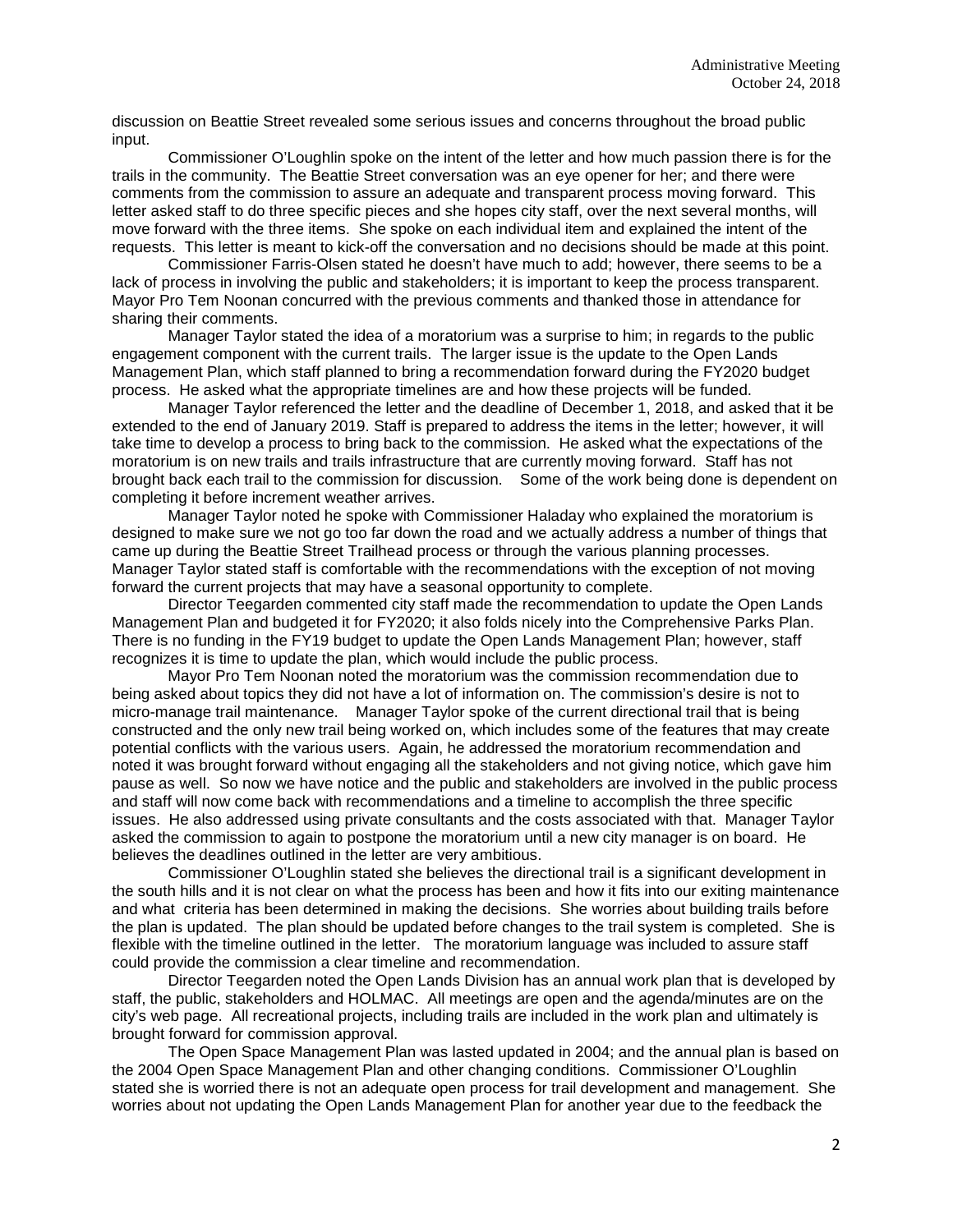commission has received on this topic. Commissioner O'Loughlin stated she is flexible with the timeline within reason.

Mayor Pro Tem Noonan asked that an update on the directional trail be given at the October 31<sup>st</sup> administrative meeting. Manager Taylor stated improving our engagement with the public and stakeholders will happen. It is important to address how we improve our community engagement and continue to work with the advisory boards and stakeholders to continue the discussion of updating the Open Lands Management Plan and the annual work plan.

There is a lot of items happening and there are a limited amount of administrative meetings remaining in 2018. Staff will give an update at the October 31<sup>st</sup> administrative meeting. He will also be prepared to announce the Interim Director for Parks & Recreation Department.

Public Comment – Mayor Pro Tem Noonan allowed 20-minutes for public

Denise Barber, HCC/HOLMAC, noted she is not speaking on behalf of HCC. Ms. Barber stated she supports updating the 2004 Open Land Management Plan and improving the public involvement process. She stated she is perplexed with the recommendation to take out the "recreational component" of HOLMAC and feels it retaliatory. HOLMAC is an advisory board, is highly effective and all agenda/minutes and meetings are open to the public.

DD Dowden stated she served on HOLMAC and helped write the original Open Lands Management Plan; if the money becomes a problem, it may be cost effective to ask stakeholders to work on the update.

Dr. Christian Clays asked for a clarification on the proposed moratorium; the 2018 Open Lands Work Plan went through the process and was approved by the city commission. The directional trail is nearly completed with the exception of signage, which is a safety component, and seeding. Dr. Clays referenced the letter, which he felt read negatively toward HOLMAC, and noted all processes are transparent and open to the public. Commissioner O'Loughlin clarified the commission approved completing the seeding.

Mary Hollow, Executive Director of Prickly Pear Land Trust, stated there is no shortage in interest in what is happening in the south hills; there is an expanding user base and that should be looked as a positive thing. However, there has been some confusion on the process and there is an opportunity to improve the process to allow for broader communications that will result in a better product. It is essential that there is partnership between public and private entities. Ms. Hollow stated the update of the plans is not being objected to by anyone. Over the last 18-months the City, BLM, Forest Service and PPTL has discussed a regional trail area and there is a lot of benefit to looking at the broader area. Maintenance costs are always an issue and suggested combining forces to have one process used by all.

Lisa Bays, Helena Hikes; stated the members of Helena Hikes have mentioned they are confused or in the dark on how to become involved with the trails process. People are not aware of how to become involved and the City needs to do more outreach. Helena Hikes has started looking into what other cities do and will provide the information to the commission. Helena Hikes' platform encourages a moratorium because the lack of information on how the public can get involved. There are concerns regarding the directional trail and encouraged the commission to go look at the directional trail to see the difference from other trails.

HCC Chair Sumner Sharpe noted the HCC has a fact-finding committee on public process and is preparing a recommendation for the commission. He noted it is essential to start the public process as early as possible. Timely notice and engaging the citizens is important; there also needs to be time for feedback on alternatives and citizens understanding the process on how decisions are made.

Dan Wirak, former member of HOLMAC, spoke of the good intentions of the members of HOLMAC and noted all of their meetings are open and they have never tried to hide anything and have provided good recommendations. HOLMAC should continue to be involved in the "recreational" component of open lands. He noted there are a lot of citizens who enjoy using the directional trail and the commission should allow one directional trail within the entire trail system. City trails should stay under the purview of HOLMAC.

Andrea Opitz, Tourism Business Improvement District, asked for clarification if the Helena Area Trails Commission is a sub-committee of HOLMAC. Director Teegarden stated that is not the case and noted at one time Prickly Pear Trails Committee was involved with HOLMAC.

Jeff Bradley stated he has volunteered on trail building with Prickly Pear and appreciates the work they do. However, they should not be in charge of city trails; HOLMAC should continue to oversee the city trails and make recommendations. The update of the plan is a great idea; he is distressed that current projects are going to be stalled.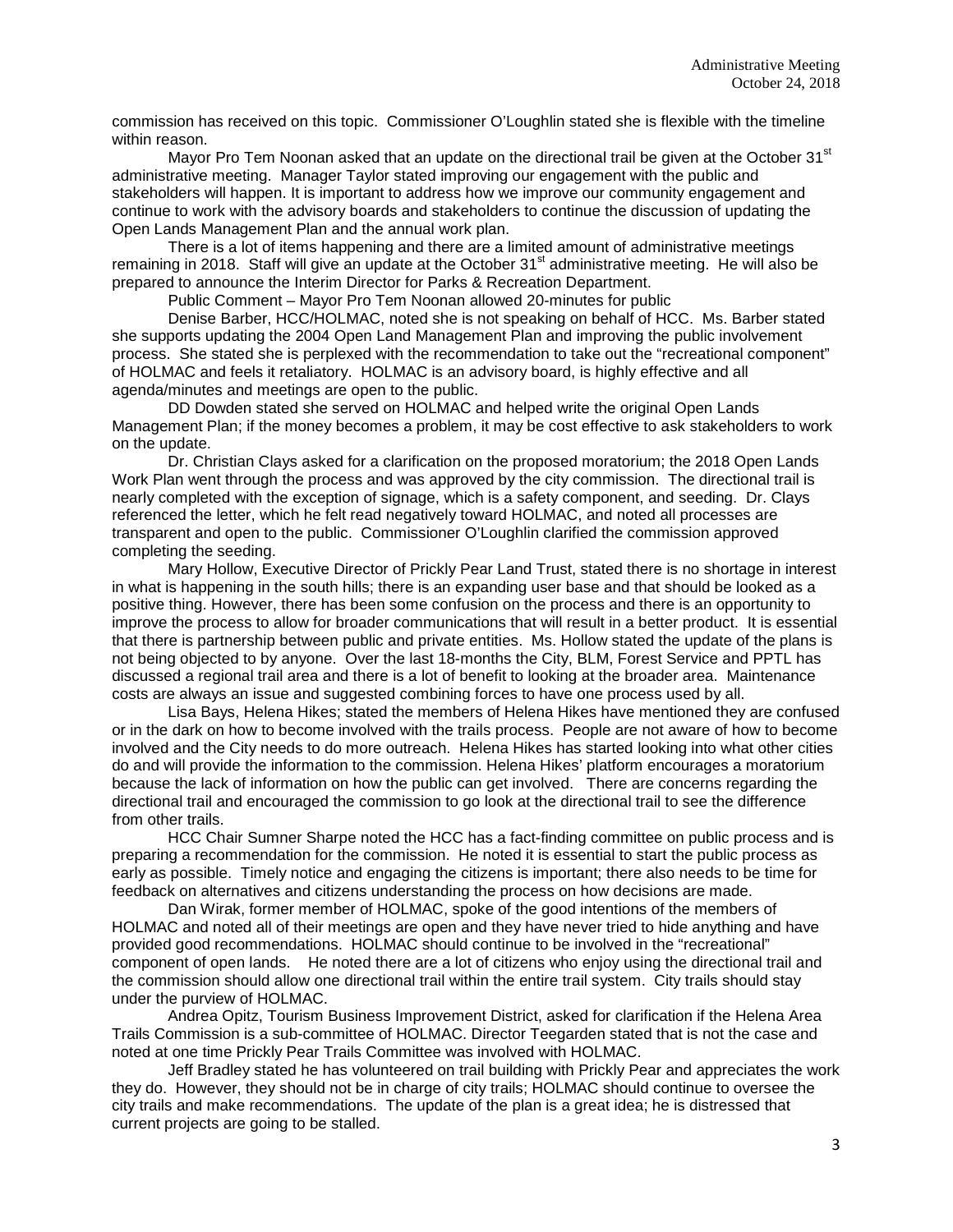Eric Grove stated he has been involved with the south hill trails for over 30 years; there has been a lot of different processes. He supports the plan update and try and figure out how the process moves forward is also a good idea. He does not support a moratorium, there is a process in place that has worked. Let's look how to improve moving forward. He noted the approval of the directional trail went through the process, played by the rules and now a moratorium is being recommended. He will work with all stakeholders to continue to do positive things on the trails.

Dean Mills stated he agrees with the suggestion that the moratorium be lifted; the signage should be installed for safety reasons.

Lois Olsen noted she had sent an email to the commission; she also stated HOLMAC is a good advisory committee with local citizens serving on this committee. These are public lands and citizens can use them. HOLMAC is an open committee and is available to the public. Ms. Olsen stated the letter was very negative to her and encouraged the commission to get both sides of the issue.

Tony Z. agreed the Open Lands Management Plan should be updated; HOLMAC is a process that works and is open to the public. Directional trails were included in the annual plan and was approved by the commission. There is a lot of volunteer hours and private donations in the development of the directional trails. He encouraged the commission to reconsider the moratorium; there is already directional trails in the south trails.

Commissioner Farris-Olsen stated part of the problem is not everyone knew the specific details of the directional trail. The commission needs to look at the projects on a case by case basis. He supports the trail but there was a surprise of the design. He suggested the updated information be put on the city's web page and get more people involved. If the directional trail needs to be completed this year; he believes that can be accomplished. He asked when the next administrative meeting is scheduled. Manager Taylor stated it is on October 31<sup>st</sup>. Manager Taylor and Director Teegarden will work on developing an update for the meeting to begin the conversation.

Commissioner O'Loughlin stated the commission has never gotten an update on the directional trial. Director Teegarden stated the directional trail was brought forward in April/May with the approval of the annual work plan.

Commissioner O'Loughlin asked that the commission get an update on the directional trail at the October  $31<sup>st</sup>$  administrative meeting and be provided with the process that HOLMAC uses. She then asked if there is one or two directional trails, how complete are they, and are there other plans for additional amenities. Director Teegarden stated there is one directional trail with two loops and the signage will provide directions. It is different from pedestrian trails and the features will be marked. The trail is wider during the construction phase and the contract outlines the details of the project.

Chris Charlton stated the first portion of the trail is done with the exception of signage and seeding; the  $2^{nd}$  portion is raked out and there are plans to install two additional wooden features.

Commissioner O'Loughlin asked how typical is it that machinery is used to develop a trail in the south hills. Director Teegarden stated typically machinery is not used; however, there is nothing that prohibits the use of machinery. This is new construction and designed in an area that required machinery.

Mayor Pro Tem Noonan stated he would like to move forward with the process and not have the tone of the Beattie Street discussion. Commissioner Farris-Olsen clarified the commission will get an update at the October 31<sup>st</sup> meeting on where the directional tails are located would; in addition the commission needs to made a decision on whether or not the trails are going to be completed and the signage be installed. Director Teegarden stated she has given staff direction to install the signs.

Commissioner O'Loughlin asked if the signage is consistent with the current signage. Director Teegarden stated the design is not yet completed.

The Helena Area Trails group is trying to figure out consistent signage for the entire shared recreational area.

#### **4. City Manager's Report –**

**A. BikeWalk Montana Presentation/Pop-Up Projects –** Manager Taylor introduced Doug Habermann with BikeWalk Montana who gave a presentation on what BikeWalk Montana does in the community to educate people on non-motorized transportation. Pop-Up projects are being funded by an ARP grant; which are temporary traffic calming experiences.

Commissioner O'Loughlin welcomed Mr. Habermann to Helena; she noted some of the locations on the list are the same locations the commission has discussed. Engineer Leland noted staff is working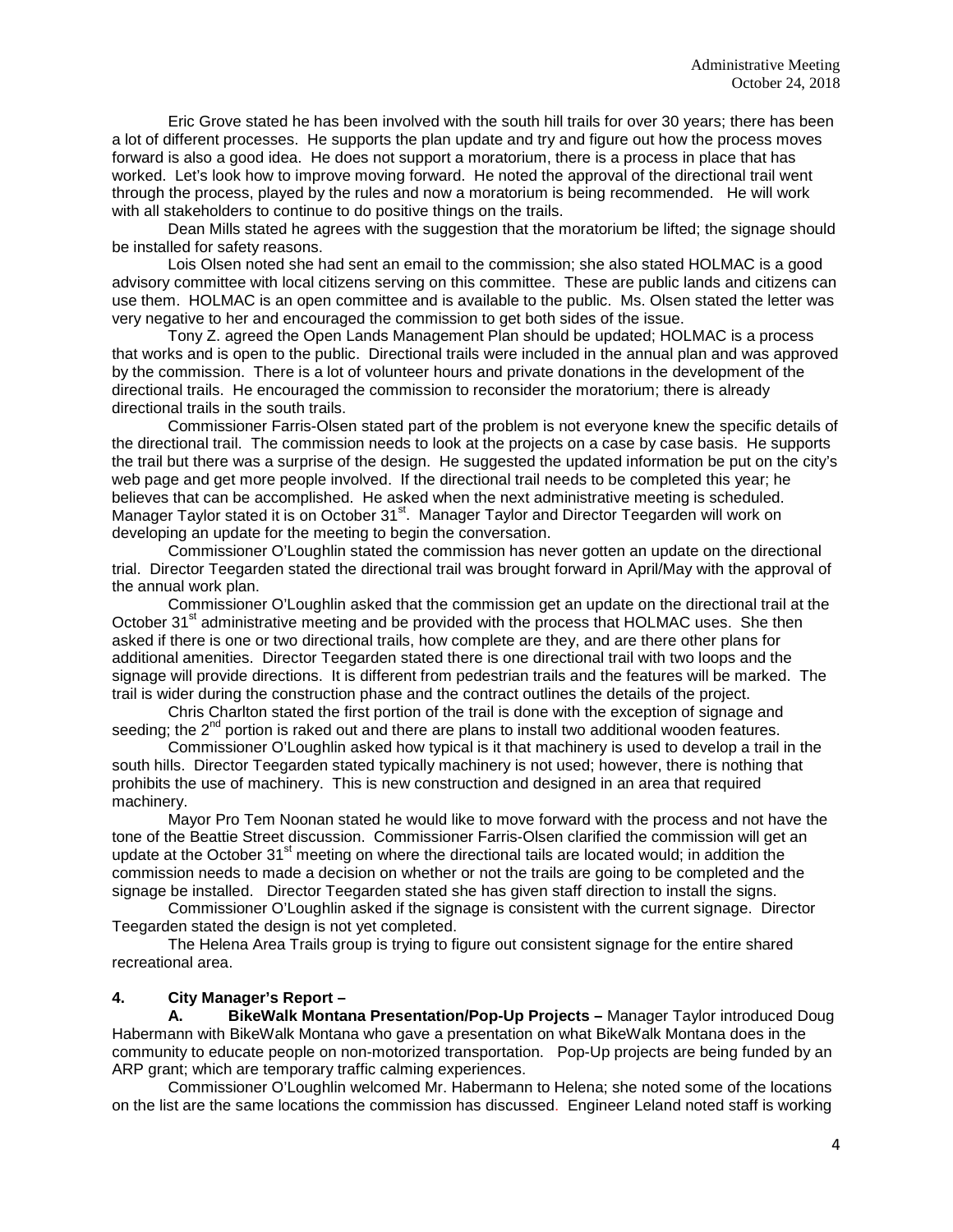with Bike/Walk Montana and have made several recommendations for locating the temporary traffic calming and does not affect the projects the commission has approved.

Manager Taylor recommended tabling agenda items 4B, 4C, 4D, and 4F to the October 31, 2018 administrative meeting.

**B. Director Residency –** Manager Taylor asked the commission to review the material in the packet prior to the October 31<sup>st</sup> administrative meeting.

## **C. Replacement of Municipal Judge Bob Wood**

**D. Selection Process to Fill City Commission Vacancy –** Manager Taylor reported staff will work backwards from December 17, 2018, the effective date of Commissioner Farris-Olsen's resignation, and develop a process for commission review. The vacancy will be announced on Monday, October 29<sup>th</sup> with applications due by Friday, November 16<sup>th</sup>. The four remaining commission members will develop criteria and refine the process for reviewing, scoring and selecting applicants to be interviewed; will meet to review applicants' cover letters and resumes and score applicants and narrow the field to finalists; will interview the finalists and may choose to hold an open house for the public to meet the finalist and offer feedback. If the vacancy occurs on December 17, 2018, the commission is not obligated to fill it until January 16, 2018.

### **E. Update on Fuller Avenue Building Purchase**

**F. Update on installation of LED street lights –** Administrative Services Director Glenn Jorgenson referred the commission to a copy of the Email from Howard Skjervem regarding Northwestern Energy Street Light Conversion to LED. Manager Taylor stated this is an exciting project and staff will keep the commission posted as the project moves forward.

#### **5. Department Discussions Public Works**

**Micotrenching Update –** City Engineer Leland reported staff received a lot of comments regarding VisionNet's installation of fiber-optic throughout the city. Staff has submitted a schedule on fixing the substandard work.

Engineer Leland reviewed the process used for review and approval for installing utilities in the city's right-of-way that includes the submitting plans for staff review and approval; a street opening permit is required that includes a traffic control plan to assure safety to the community. A private company can install the utilities or they can hire private contractors. Mini/micro trenching was used to install the utilities.

VisionNet hired two private contractors to install the fiber optic; one contractor installed the fiber optic by the city standards and one was substandard work. Staff continues to work with VisionNet; their design was approved by the commission.

At this time, staff is waiting to receive a street opening permit request with traffic control plan from Treasure State. There are standards for traffic control to assure safety for the contractor and the public. Staff has provided information to Treasure State and has asked them to pick a small project and work with staff to move forward. Once the process has been determined then a bigger project can move forward.

Treasure State representative Kevin Hamm stated he could not find the specifications for trenches that VisionNet used to install the fiber optic. This is an ongoing issues as Treasure State has not been able to use the trenches they proposed; however, staff has given them guidelines on trenches they would prefer be used. Mr. Hamm gave examples of the work VisionNet completed that does not meet the guidelines.

Engineer Leland stated VisionNet's plans met the city guidelines; which were approved by the commission. Staff is working with VisionNet to assure the project is completed to meet the guidelines.

Engineer Leland commented staff has asked Treasure State to provide information and tell staff where they are going to install the utility and what material is going to be used to backfill the trench and what material will be used to seal the crack. Staff provided a couple of suggestions.

Commissioner O'Loughlin asked how deep the utility is supposed to go. Engineer Leland stated it should be 18" deep. She then asked how does that get approved. Engineer Leland stated the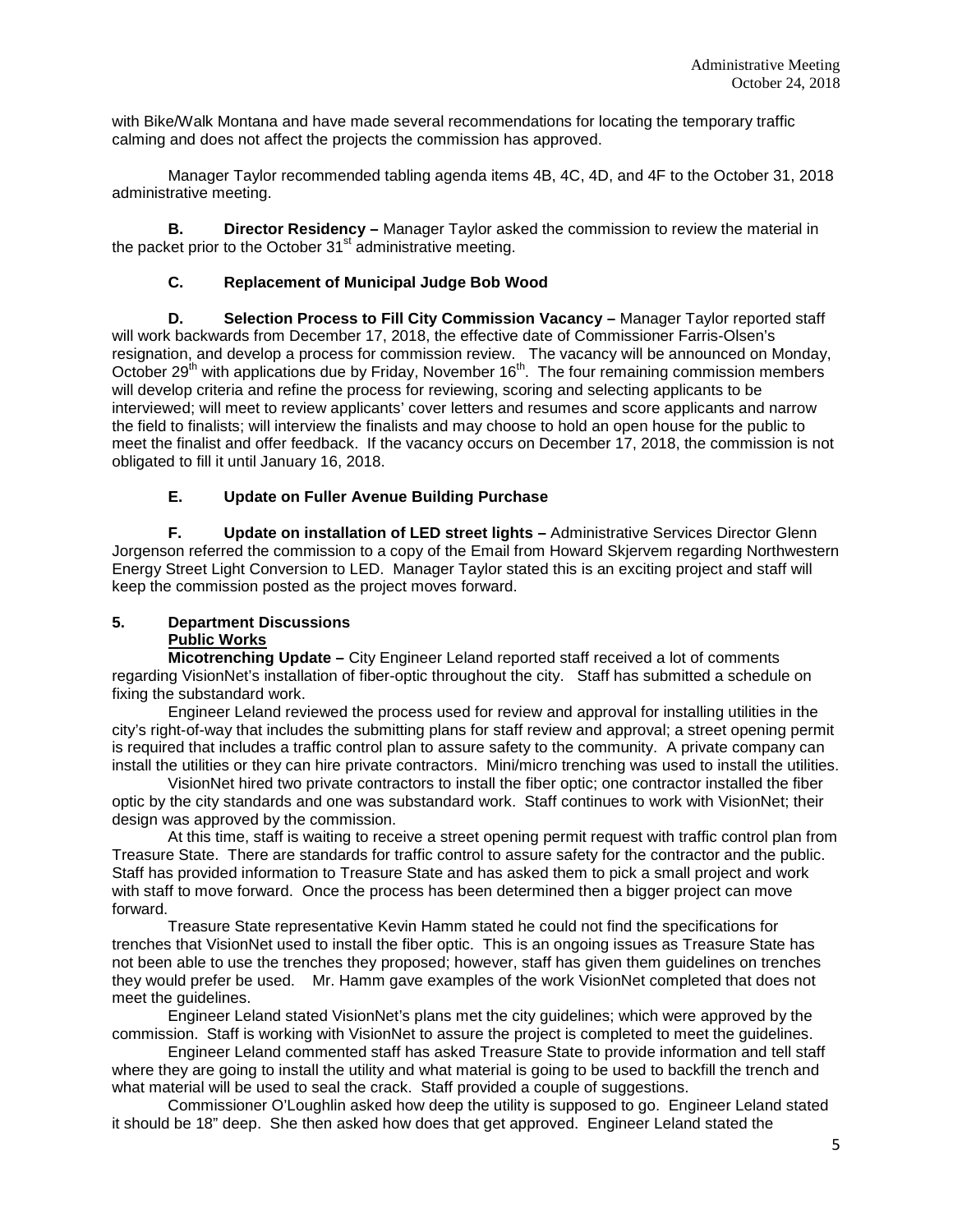company submits a set of plans with details that shows the location and the depth. At times, staff goes out and verifies the depth.

Commissioner Farris-Olsen asked if the commission approved the standards for micro-trenching. Engineer Leland stated it is his understanding there was commission consensus on the proposed standards. The recommended standards will be included in the Engineering Standards that will be approved in 2019.

## **Community Development**

**Growth Policy Update –** Community Development Director Haugen and Mike O'Connell reported to date, the Request for Proposal (RFP) has been created and published in several trade publications as well as in the Independent Record. The RFP lays out the timeline for submittal of proposals as well as a timeline for the Growth Policy update to completion, next October. A copy of the RFP is attached to this memo. We will receive proposals by November 13th and begin an immediate review with the hope to have a contract negotiated for the Commission's approval in December.

The RFP development process involved staff members distributing a draft to the RFP working comments. Staff members compiled the diverse comments and utilized them to further narrow down the scope of the RFP into a comprehensive RFP document detailing the scope of service, staff responsibilities, and timeline for the process.

Currently, staff members and the Planning Board are working to compile detailed notes on the current Growth Policy in order to form consensus on the document's main strengths and weaknesses by the time the consultant is approved. Staff is also working diligently to assemble a diverse group of individuals to serve on the working group to guide development of the content of the Growth Policy Update. Among others, groups under consideration are Lewis & Clark County, East Helena, Helena School district, and Housing and Climate Change Task Forces. In addition, staff members are also beginning to contact topic-specific groups with the goal of holding focus-group meetings throughout the process to better inform on specific areas of the Growth Policy such as housing, recreation, culture, and the economy. Staff members can, at the discretion of the Commission, provide updates as needed throughout the RFP and update process.

Community Development Director Haugen addressed the importance of public involvement and encouraged the commission to forward ideas on how to encourage more involvement.

Planner O'Connell referred the commission to the following draft time line:

Draft Growth Policy Time Line **2018**

## **October**

- Send out draft RFP to working group: *Completed*
- Meet with working group to determine scope of service: *Completed*
- Advertise RFP: *Completed*
- Establish steering committee/working group
- Contact potential focus group members
- Establish working group meeting schedule (once a month)
- Planning Board begin to take detailed notes of current Growth Policy

#### **November**

- Review Proposals
- Interview top consultant(s)
- Contact potential focus group members
- Establish a schedule for meetings
- Gather relevant plans Transportation plan, Capital Improvements Plan, etc.

## **December**

- Select a consultant/formalize contract
- Planning Board work session (dependent on workload)

### **2019**

### **January**

- Steering committee and consultant work on concepts
- Gather information demographics, housing information, maps

## **February - May**

- Start public engagement community meetings, focus groups, etc.
- Begin drafting document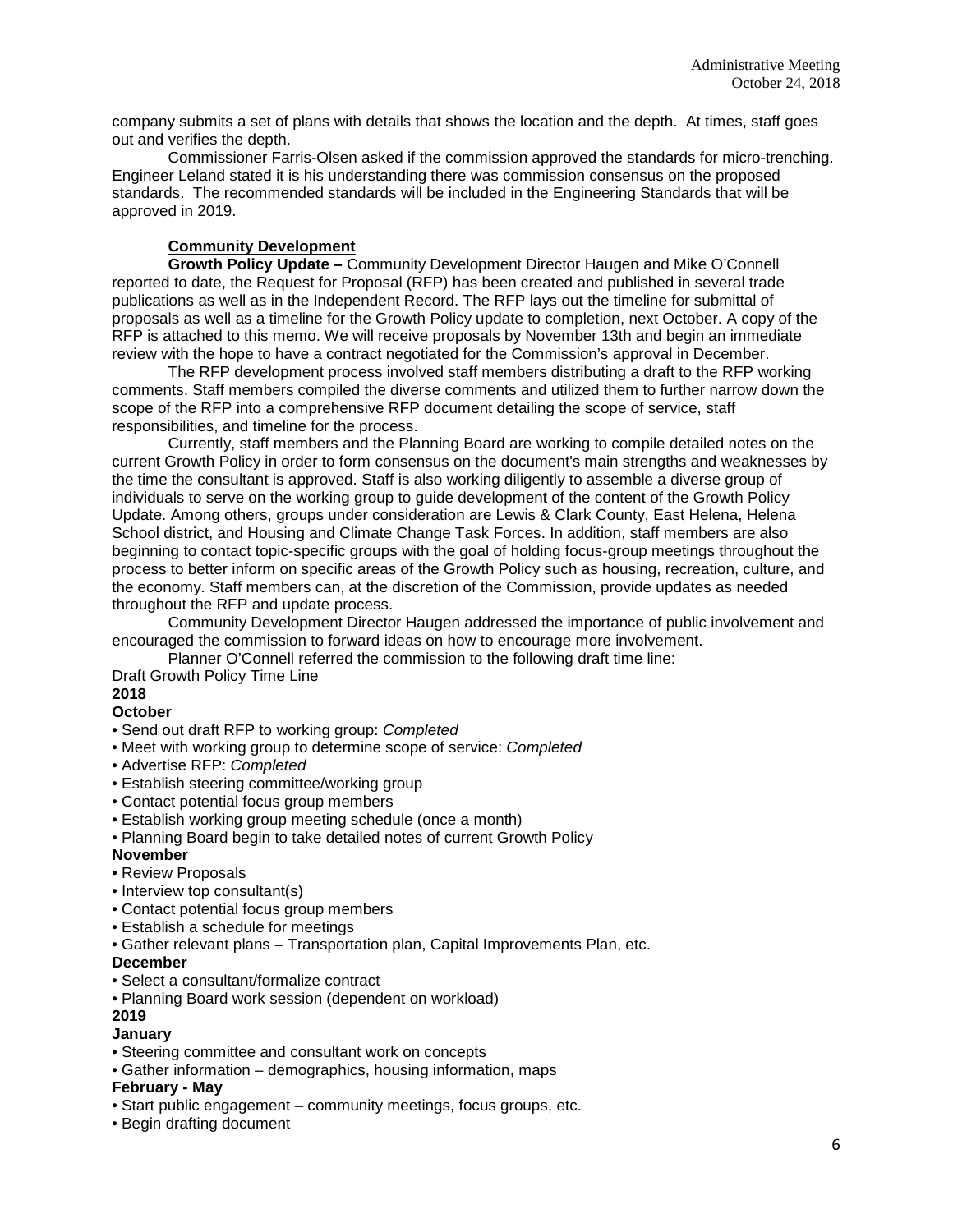#### **June – July**

### • Planning Board work sessions

### **August- September**

- Planning Board public hearing
- City Commission work sessions/administrative meetings

#### **October**

• City Commission public hearing

Also included in the packet was a copy of the Request for Proposals (RFP) – Growth Policy Update.

Commissioner O'Loughlin encouraged the consultant to be present when the commission receives the updates. She then referenced the 12-month process and asked what is the first main steps and where does the public outreach begin. Director Haugen stated the first step is to put together a working group and then finalize the scope of work. The consultant will do background work which includes focus group and public meetings. If the commission has ideas to include in the stakeholder meetings please let staff know. The public engagement process will be ongoing throughout the entire process.

Mayor Pro Tem Noonan asked that the commission receive a copy of the current Growth Policy. Planner Morell-Gengler encouraged the commission and the public to read through the current Growth Policy and submit any comments to staff. Planners Morell-Gengler and McConnell also spoke of the importance of public outreach during the entire process.

# **Parking**

**Capitol Parking Request –** Parking Supervisor Dave Hewitt reported last summer the Montana General Services Division reconstructed the south parking area at the Capitol Building adjacent to Lockey Avenue. The work included making two new drive approaches where there were none before, and in doing so the state created a standard boulevard area with a sidewalk, boulevard, and curb and gutter. As a result with the redesign it created three additional on-street parking spaces for the public to access the Capitol building.

Currently, the enforcement of the Capitol Complex's on-street parking is patrolled by the Helena Parking Commission and the Capitol's security company Securitas and would not change with proposed restrictions.

Montana General Services Division has requested on-street parking to be restricted between the new west entrance of the south parking lot of the Capitol Building along Lockey Avenue to Montana Avenue for approximately 9 spaces for "1 Hour Parking," and in the newly created area between the new entrances to the south lot 3 spaces for "15 minute Passenger Loading and Unloading Zone."

Commissioner O'Loughlin asked what kind of criteria is used when considering this type of request. Engineer Leland explained what staff typically looks at is what are we taking parking away from and how are we going to enforce this request. This particular area is within the parking district; if it wasn't the city has no enforcement authority other than the Police Department. Staff usually looks at the recommendation from the applicant.

Commissioner O'Loughlin stated previous to re-design the one-hour parking was in the circular drive and enforced by the capital security; however, with the recommendation, the enforcement is now shifted to the city of Helena. She then asked why the state is requesting the 9 on-street spots for onehour parking and 3 spaces for "15 minutes passenger loading and unloading zone". Code Enforcement Officer Dige explained not only was the parking in the circular drive redesigned, safety improvements were made for pedestrians.

Commissioner O'Loughlin stated the parking on the west side of the circle is designated for specific users; she expressed concerns with the parking in the area being very challenging. She asked has the state conveyed they have adequate parking for all employees in the parking lots and what is driving their request. Engineer Leland noted the state has provided some justifications; however, staff will request that a representative from the state be present to answer specific questions, either at a regular city commission meeting or an admin meeting.

Manager Taylor noted the GSD has the responsibility of the entire capital complex and noted city has worked well with them. Another issue is with the demolition of the capital hill mall, the previous shuttle service during the legislative session will not be available at that location.